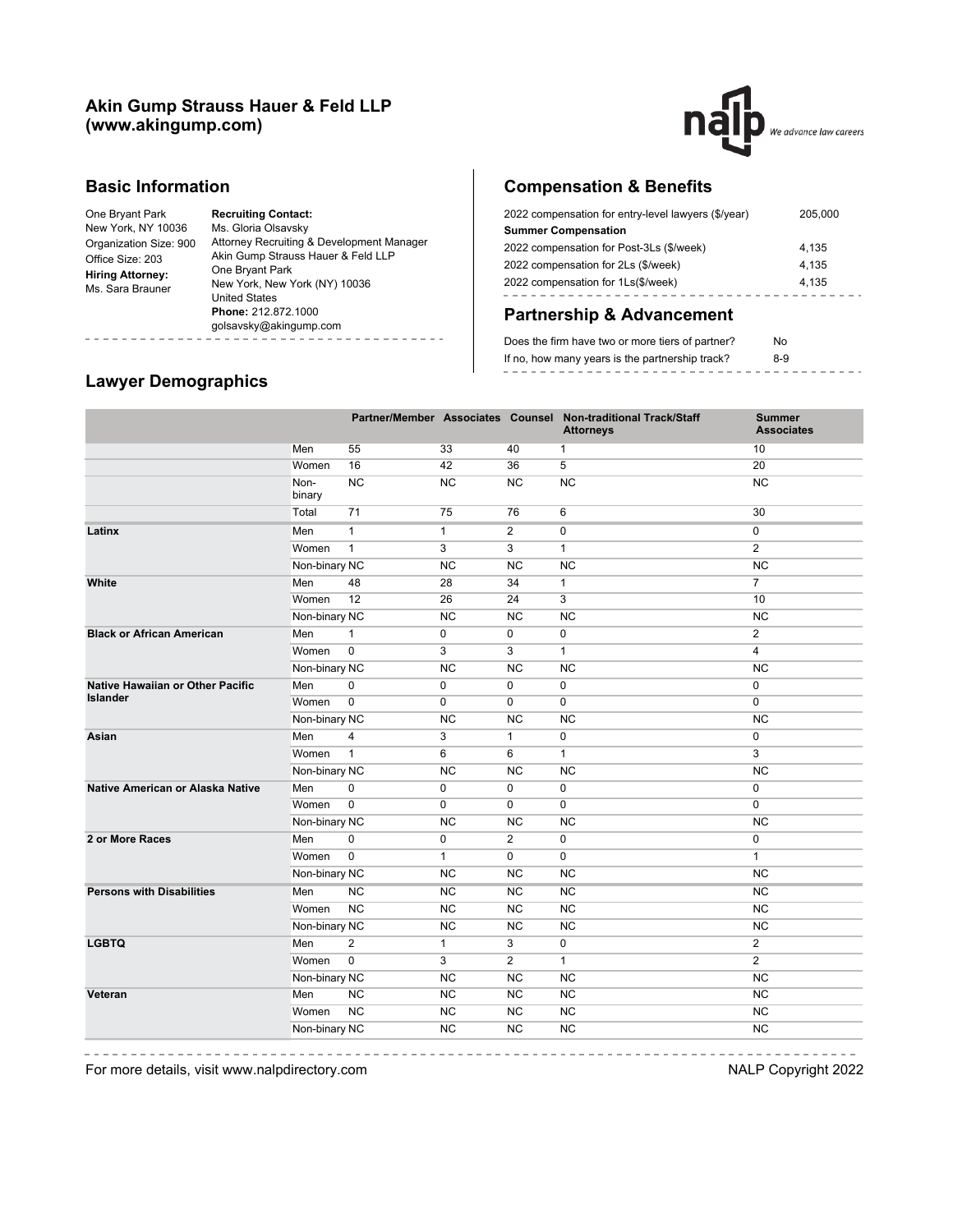

# **Pro Bono/Public Interest**

| Steven H. Schulman<br>Partner<br>202.887.4071                                                      |              |
|----------------------------------------------------------------------------------------------------|--------------|
| sschulman@akingump.com                                                                             |              |
| Is the pro bono information indicated here firm-wide or specific to one office?                    | Firm-wide    |
| % Firm Billable Hours last year                                                                    | 5.7%         |
| Average Hours per Attorney last year                                                               | 102          |
| Percent of associates participating last year                                                      | 93%          |
| Percent of partners participating last year                                                        | 70%          |
| Percent of other lawyers participating last year                                                   | 75%          |
| <b>Professional Development</b>                                                                    |              |
| Evaluations                                                                                        | Annual       |
| Does vour organization use unward reviews to evaluate and provide feedback to supervising lawyers? | $N_{\Omega}$ |

| Does your organization use upward reviews to evaluate and provide feedback to supervising lawyers?<br>No |     |  |  |
|----------------------------------------------------------------------------------------------------------|-----|--|--|
| Rotation for junior associates between departments/practice groups?                                      | No  |  |  |
| Is rotation mandatory?                                                                                   | No  |  |  |
| Does your organization have a dedicated professional development staff?                                  | Yes |  |  |
| Does your organization have a coaching/mentoring program                                                 | Yes |  |  |
| Does your organization give billable hours credit for training time?                                     | No  |  |  |
|                                                                                                          |     |  |  |

# **HIRING & RECRUITMENT**

|                                                                    |    | <b>Began Work In</b>                                                                                |                                                                                                                                                                                                                                                                                                                                                                                                                | <b>Expected</b> |
|--------------------------------------------------------------------|----|-----------------------------------------------------------------------------------------------------|----------------------------------------------------------------------------------------------------------------------------------------------------------------------------------------------------------------------------------------------------------------------------------------------------------------------------------------------------------------------------------------------------------------|-----------------|
| <b>LAWYERS</b>                                                     |    | 2020 Prior Summer Associates                                                                        | 2021 Prior Summer Associates                                                                                                                                                                                                                                                                                                                                                                                   | 2022            |
| Entry-level                                                        |    |                                                                                                     |                                                                                                                                                                                                                                                                                                                                                                                                                |                 |
| Entry-level (non-traditional track)                                |    |                                                                                                     |                                                                                                                                                                                                                                                                                                                                                                                                                |                 |
| <b>Lateral Partners</b>                                            |    |                                                                                                     |                                                                                                                                                                                                                                                                                                                                                                                                                |                 |
| Lateral Associates                                                 |    |                                                                                                     |                                                                                                                                                                                                                                                                                                                                                                                                                |                 |
| All Other Laterals (non-traditional track)                         |    |                                                                                                     |                                                                                                                                                                                                                                                                                                                                                                                                                |                 |
| Post-Clerkship                                                     |    |                                                                                                     |                                                                                                                                                                                                                                                                                                                                                                                                                |                 |
| LL.M.s (U.S.)                                                      |    |                                                                                                     |                                                                                                                                                                                                                                                                                                                                                                                                                |                 |
| LL.M.s (non-U.S.)                                                  |    |                                                                                                     |                                                                                                                                                                                                                                                                                                                                                                                                                |                 |
| <b>SUMMER</b>                                                      |    |                                                                                                     |                                                                                                                                                                                                                                                                                                                                                                                                                |                 |
| Post-3Ls                                                           |    |                                                                                                     |                                                                                                                                                                                                                                                                                                                                                                                                                |                 |
| 2 <sub>ls</sub>                                                    |    |                                                                                                     |                                                                                                                                                                                                                                                                                                                                                                                                                |                 |
| 1 <sub>ls</sub>                                                    |    |                                                                                                     |                                                                                                                                                                                                                                                                                                                                                                                                                |                 |
| Number of 2021<br>Summer 2Ls<br>considered for<br>associate offers | 20 |                                                                                                     |                                                                                                                                                                                                                                                                                                                                                                                                                |                 |
| Number of offers made<br>to summer 2L<br>associates                | 20 |                                                                                                     |                                                                                                                                                                                                                                                                                                                                                                                                                |                 |
| General Hiring Criteria                                            |    | assume responsibility, maturity, non-academic experience, and the ability to work well with others. | We select our participants each year from among many highly qualified candidates. High academic achievement, extra-curricular<br>activities (Law Review, Moot Court, other journals), initiative and strong motivation are the criteria we consider. We also look for<br>other indicators of likely success such as demonstrated leadership skills, strong interpersonal skills, good judgment, willingness to |                 |

## **General Practice Areas**

| <b>GENERAL PRACTICE AREAS</b> | <b>EMPLOYER'S</b><br><b>PRACTICE</b><br><b>GROUP NAME</b> | NO. OF<br><b>PARTNERS/MEMBERS COUNSEL</b> | NO. OF | NO. OF<br><b>ASSOCIATES</b> | NO. OF<br><b>ENTRY-LEVEL</b><br><b>PLACEMENTS</b><br><b>IN THIS</b><br><b>PRACTICE</b><br><b>AREA LAST</b><br><b>YEAR</b> | NO. OF<br><b>NON-TRADITIONAL</b><br><b>TRACK/STAFF</b><br><b>ATTORNEYS</b> |
|-------------------------------|-----------------------------------------------------------|-------------------------------------------|--------|-----------------------------|---------------------------------------------------------------------------------------------------------------------------|----------------------------------------------------------------------------|
| <b>Business, Corporate</b>    | Corporate                                                 | 17                                        |        | 25                          |                                                                                                                           |                                                                            |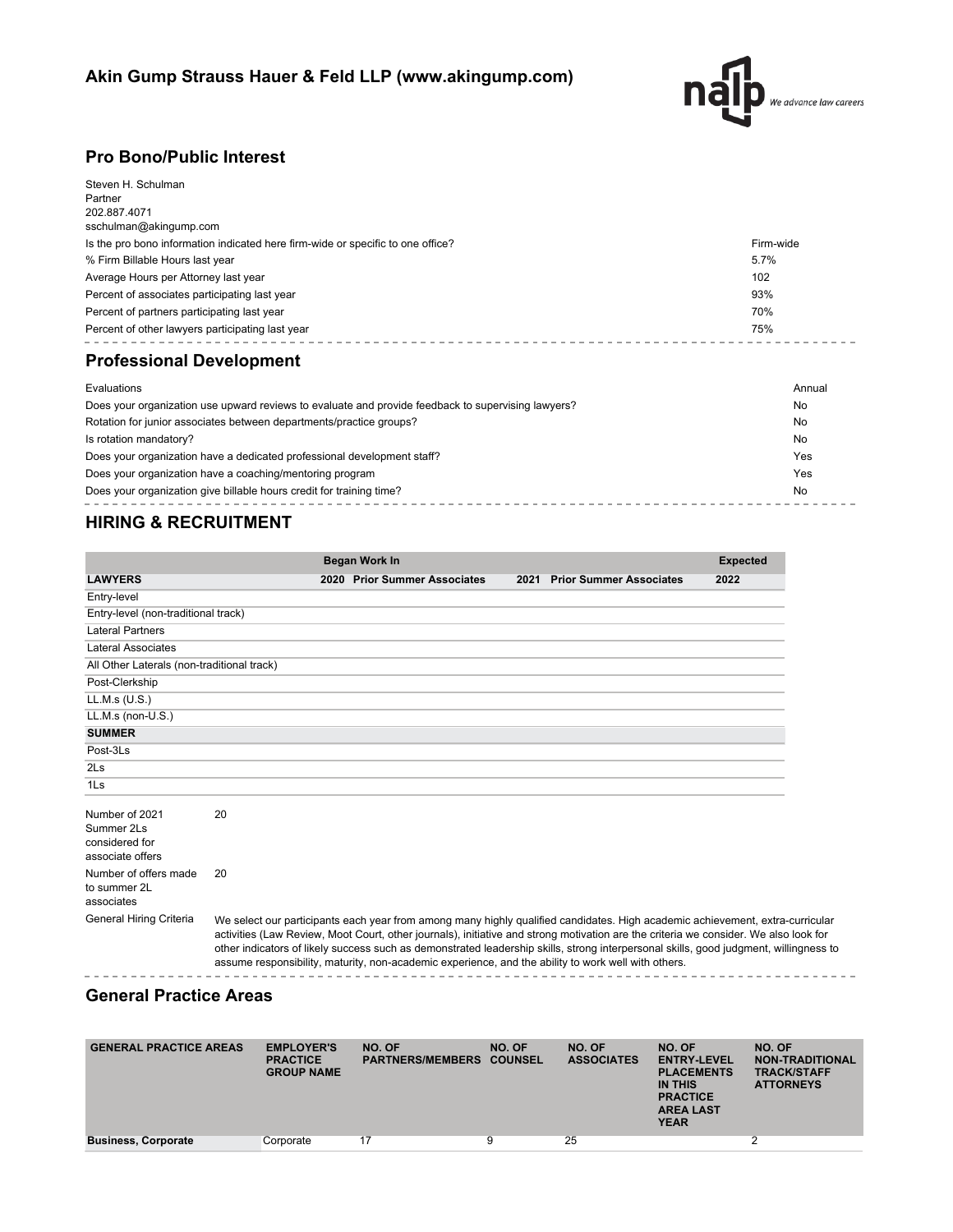| <b>Banking, Finance</b><br><b>Bankruptcy</b>          | Financial<br>Restructuring | 11 |    |    |          |
|-------------------------------------------------------|----------------------------|----|----|----|----------|
| <b>General Practice</b>                               | General                    |    |    |    | $\Omega$ |
| <b>Intellectual Property</b>                          | Intellectual<br>Property   |    |    | 3  | 0        |
| <b>Banking, Finance</b><br><b>Business, Corporate</b> | <b>Investment Funds</b> 11 |    | 6  | 11 |          |
| <b>Labor and Employment</b>                           | Labor                      | 3  | 4  | 4  |          |
| Litigation                                            | Litigation                 | 14 | 20 | 20 |          |
| <b>Tax</b>                                            | Tax                        | 13 | 12 | 4  | 0        |
|                                                       |                            |    |    |    |          |

#### **Diversity & Inclusion**

**Diversity Contact:** Mr. Nimesh Patel

**Diversity Website/URL:** http://www.akingump.com/en/our-firm/diversity/index.html

#### **Organization Narrative**

Akin Gump Strauss Hauer & Feld LLP is a leading global law firm with 20 offices and more than 900 lawyers and advisors in the United States, Asia, Europe and the Middle East. Our legal work is varied and interesting and offers exciting and challenging opportunities to practice law in one of the world's largest law firms. Our firm was founded in Dallas in 1945 by Richard A. Gump and Robert S. Strauss and is defined by five core values: collegiality, commitment, excellence, integrity and intensity. These values characterize the qualities we seek in attorneys and the philosophy of Akin Gump as a whole. Akin Gump has also maintained a longstanding commitment to diversity and inclusiveness at all levels.

In the spirit of Akin Gump innovation, the firm created industry-first virtual reality tours to show what it's really like to work here. In these tours, we seek to provide realistic, firsthand insight into who we are as a firm. Each tour highlights various aspects of the firm as a whole and features lawyers describing some of the firm's programs and initiatives. To get started, please visit: https://www.youvisit.com/tour/akingump/

Since its establishment in 1993, the New York office has grown to over 200 lawyers. Our associates continue to be attracted by the highly sophisticated work, the high caliber of our clients, and firm culture, a combination not often found in New York law firms. Despite our growth, we believe we have successfully maintained a congenial, informal atmosphere that characterizes the firm and the New York office. Our practice includes financial restructuring/bankruptcy, mergers and acquisitions, corporate finance, corporate securities, investment funds and private equity, commercial litigation, labor and employment, intellectual property, ERISA, and tax.

Our summer program is designed to present a realistic and meaningful picture of firm life. Summer associates are assigned and expected to handle substantive legal work under the close supervision of experienced attorneys. We encourage our summer associates to accompany lawyers to court hearings, depositions, client meetings, and negotiating and drafting sessions. We also offer an extensive training program designed in-house to provide our summer associates with pertinent and engaging educational and interactive components. In addition, Akin Gump identifies and accepts pro bono projects through our relationships with numerous legal services organizations that are well-suited to the interests and talents of our summer associates. The assignments are geared to maximize front-line responsibility on the part of the summer associates while ensuring that they receive appropriate supervision from experienced attorneys. We also host a variety of social events to help our summer associates foster close working and collegial relationships with our lawyers. Our hope is to give them a true sense of our office culture and the close-knit community that exists amongst all of our attorneys and staff. We extend offers of employment to summer associates who demonstrate the ability to practice law at the level required by our practice.

Our continuing goal is to make an offer of employment to each summer associate who demonstrates the ability to practice law at the level required by our practice. We are pleased that so many of our associates, counsel and partners are former Akin Gump summer associates.

Akin Gump is dedicated to the professional growth and development of its attorneys. The firm has instituted a firmwide compensation and bonus structure that is an integral part of Akin Gump's strategy to recruit, develop, support and recognize the hard work of our associates and counsel. This structure includes our counsel position, which recognizes the increased responsibility that our associates take on at their sixth year of practice.

It is part of our established culture at Akin Gump that attorneys are involved in firm life. Associates and counsel participate in firm committees in each of our offices, including associates committees, diversity & inclusion councils, firm resource (affinity) groups, hiring committees and pro bono committees. In addition, a group of associates and counsel representing all offices and associate class years serves on the firmwide Chairperson's Associates Committee. This group meets twice per year with the firm's chairperson to discuss relevant issues and participate in setting firm policies. We believe that the active involvement of our associates and counsel in so many areas fosters a deep commitment and connection to the firm and its members.

At Akin Gump we believe that the very best training is imparted when our lawyers handle actual matters. Ideally, all of our associates will learn best by working closely with more-senior lawyers on projects that are crucial to our clients. We also work to ensure that our lawyers are allowed to stretch their abilities in their assignments as early as possible.

Akin Gump offers a comprehensive formal training program carefully calibrated to each associate's stage of development and area of practice. Our formal training complements the firm's competency framework and includes a core curriculum of skills and practice-specific training. We offer courses on a wide variety of subject matters, including, among others, legal writing, corporate drafting, finance and accounting, oral communication and leadership, business development and management skills training. In addition, we offer a comprehensive advocacy curriculum complete with workshops on deposition skills, motions practice and trial advocacy. Corporate courses include programs on structuring transactions, filings, debt tender offers and corporate negotiation skills. The firm also offers four academies strategically designed to guide important transitions in a lawyer's career. These programs include the Summer Program Academy, Fall Associate Academy, Mid-Level Associate Academy (4th year associates) and New Counsel Academy.

Since its founding, Akin Gump Strauss Hauer & Feld LLP has been committed to ensuring meaningful diversity at every level of the firm and creating a culture of inclusiveness. We believe that the various perspectives and experiences of our lawyers and business services professionals help us achieve exceptional results for our clients and brings important insights into all aspects of the firm. We are committed to recruiting talented law students, lawyers, and business services profesisonals, investing in career development, and partnering with clients and others to advance diversity and inclusion within the firm and across the legal profession. In order to best support our diversity and inclusion efforts, we believe that leadership commitment is essential. In addition to having Kim Koopersmith as our Chairperson, one of very few women leading a major, global law firm, the partners-in-charge of the firm's Abu Dhabi, Fort Worth, Hartford, San Francisco, Singapore and Moscow offices are women. The partner in charge of one of our largest offices, Washington, DC, is African-American. The